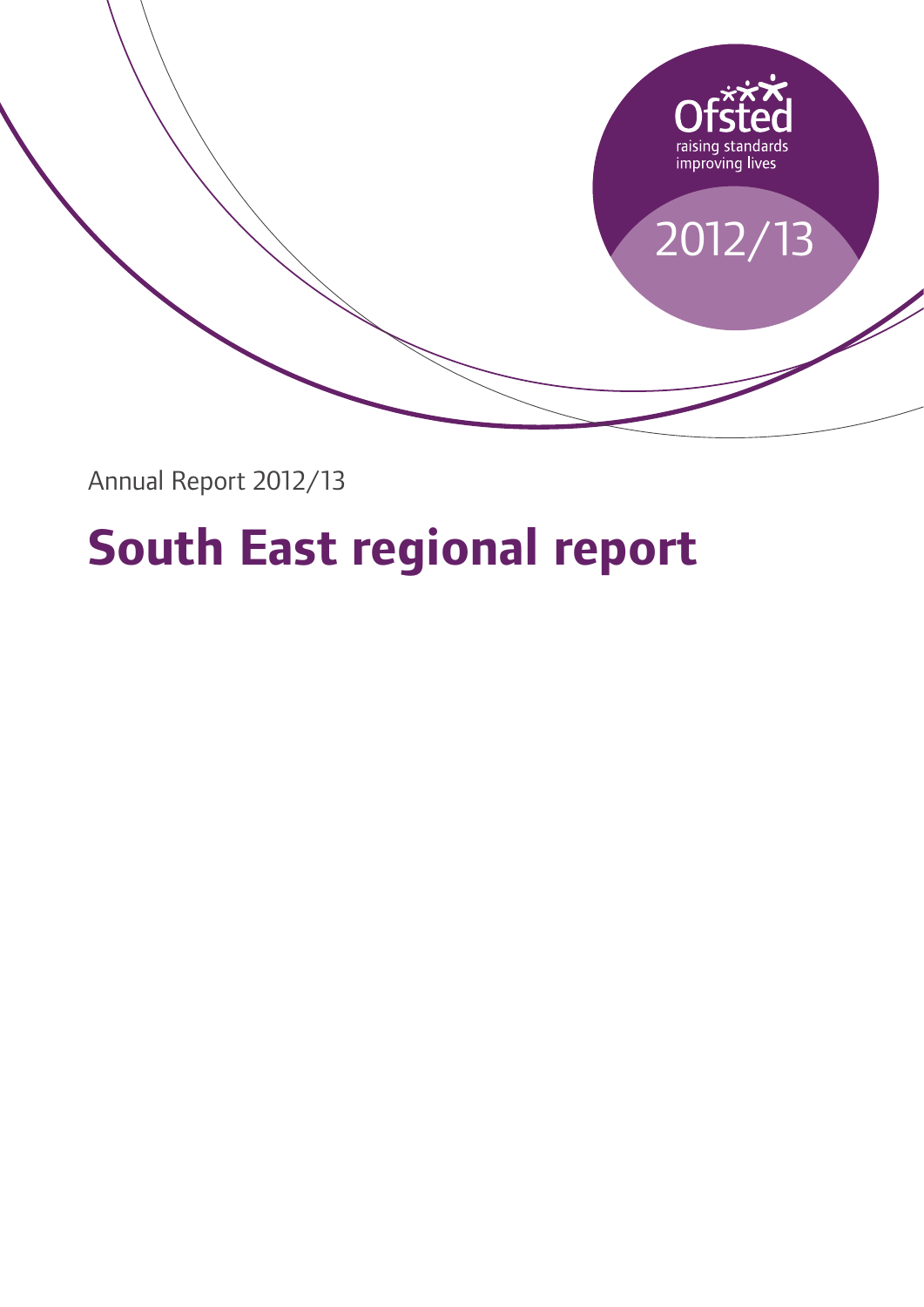The South East is a large, economically vibrant and diverse region stretching from Oxford to Margate. Around nine million people live in the region, of which 1.8 million are children and young people of school age. Unemployment is below the national average and full-time workers earn above the average national wage. The South East contains many of the wealthiest areas in England, but in contrast has some areas with more serious deprivation, especially around coastal communities. Many of the affluent areas also contain low but significant numbers of disadvantaged children.

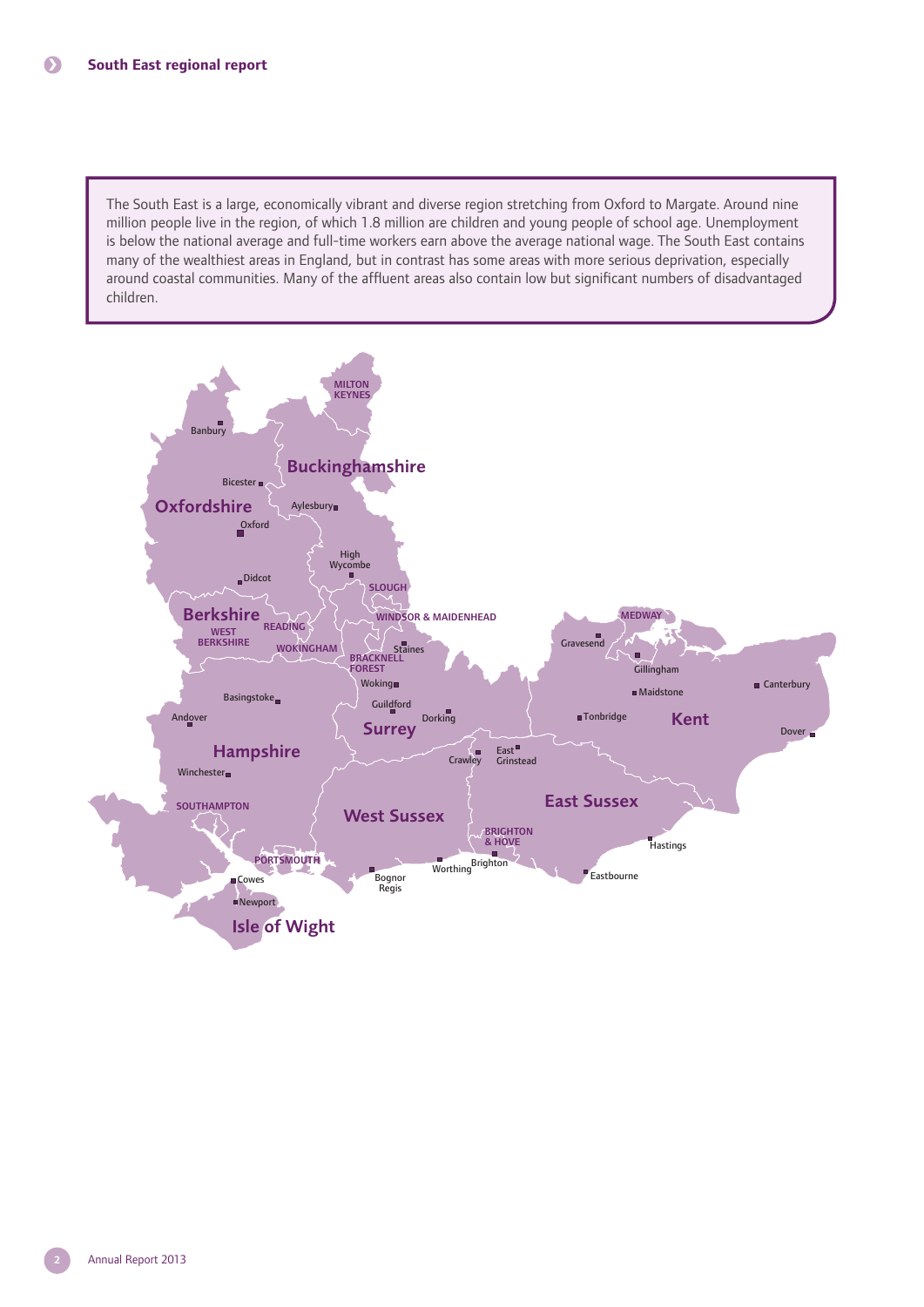## **Director's summary**



Matthew Coffey, Regional Director, South East

**The proportion of schools and colleges that are good or better in the South East has risen, in some cases dramatically, in 2012/13. Over 110,000 more pupils are being educated in good and outstanding primary and secondary schools compared with just one year ago.**

**Secondary schools in the South East are performing well overall, maintaining and building on the strong attainment and inspection outcomes of previous years. Further education (FE) colleges have also improved, from a poor position to just 1% below the national figure for good and outstanding colleges. However, the proportion of good and outstanding primary schools remains below the proportion in England as a whole. The standard of education provided to children from poorer backgrounds in primary and secondary schools is of grave concern. To put it bluntly, too many poor children are being let down in the South East.**

**The proportion of pupils attending good or better primary schools is increasing, but not as quickly as their secondary counterparts**. While they have improved substantially in the last year, their improvement rate is slower than in most other parts of the country and, overall, a lower proportion of pupils attend good and outstanding primary schools than in England as a whole. Seven of the 19 local authorities in the South East are ranked in the bottom 30 local authorities nationally<sup>1</sup> for the proportion of children attending good or better primary schools. At least one in four primary pupils in these areas attend a school that is less than good. In **Medway, Portsmouth** and **Bracknell Forest,** this rises to around one in three pupils.

**The proportion of good or better colleges in the South East has increased,** from 62% good or outstanding at the start of the year to 71% at the end of August. This is just one percentage point behind the national level of 72%. Her Majesty's Inspectors (HMI) have been supporting all colleges previously judged to be satisfactory. Things are getting better, but there is more work to do to ensure that improvements are sustained. Over 22,000 more learners in the South East are now in good or better provision compared with at the start of the year.

**At age 16, pupils eligible for free school meals in the South East attain at levels below the national figure for similar pupils in every single local authority in**  the region.<sup>2</sup> Poor children fall behind early, demonstrated in low early years outcomes in deprived areas such as Medway and other coastal towns. The gap continues to get wider as children get older, not least because of relatively poorer performing primary schools, to the point where only the most effective secondary schools are able to boost the progress of this group of vulnerable pupils.



Excludes Isles of Scilly and City of London, which each have only one school.

<sup>2</sup> *Local Area Interactive Tool,* Department for Education; www.education.gov.uk. All attainment data in this chapter is for 2012.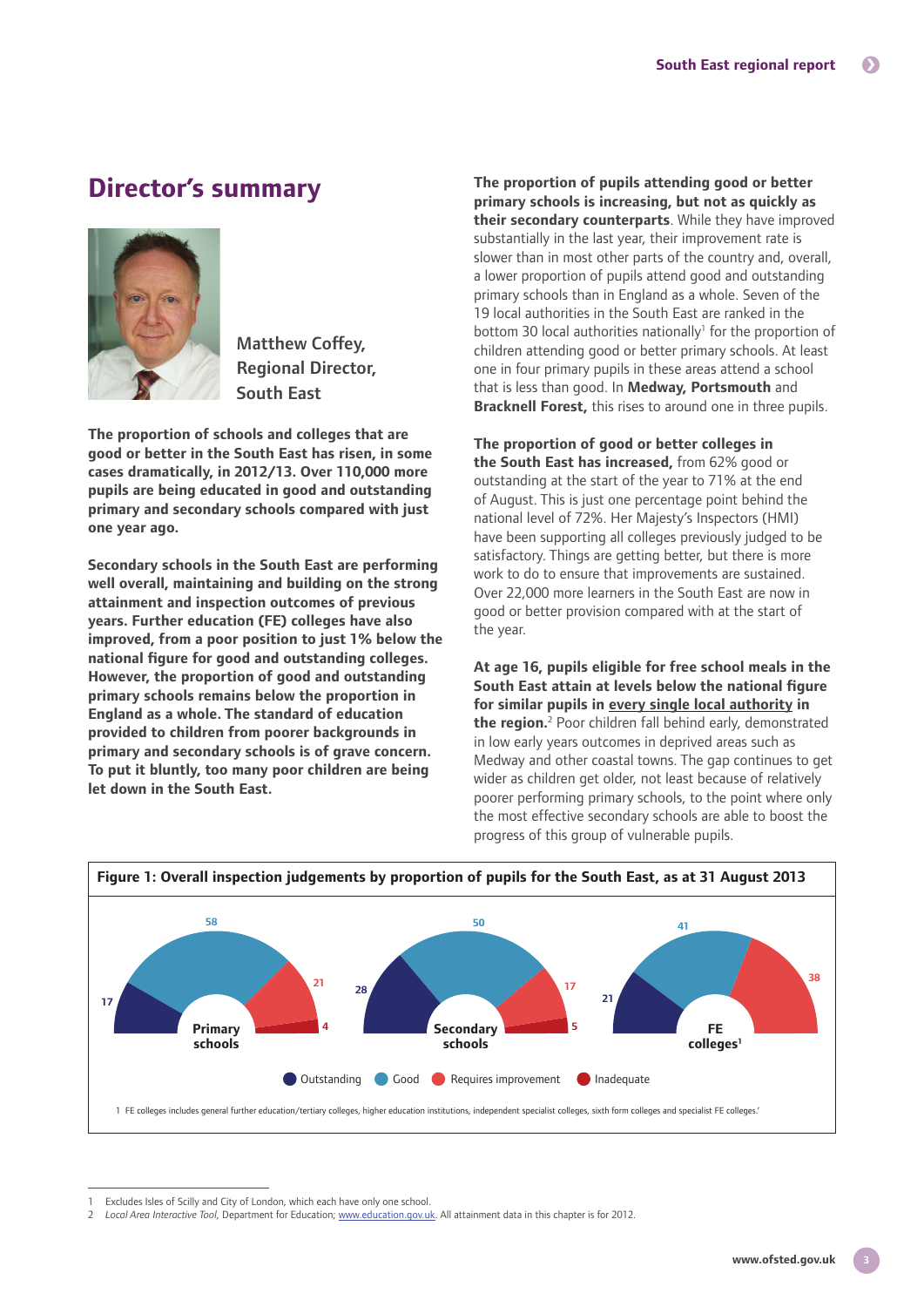# **Pupil attainment in the South East**

Taken as a whole, pupils and students in the South East do well. The proportions that reach the expected benchmark for assessments, tests or examinations at the ages of five, seven, 11 and 16 exceed the national proportion. But these figures mask a significant variation within the region.

In 2012, 14 of the region's 19 local authorities equalled or exceeded the national percentage of five-year-olds who attained a good level of development. At the end of primary school, the percentage of pupils in the region as a whole attaining Level 4 or above in both English and



6 % of pupils attaining a level 3 qualification at age 19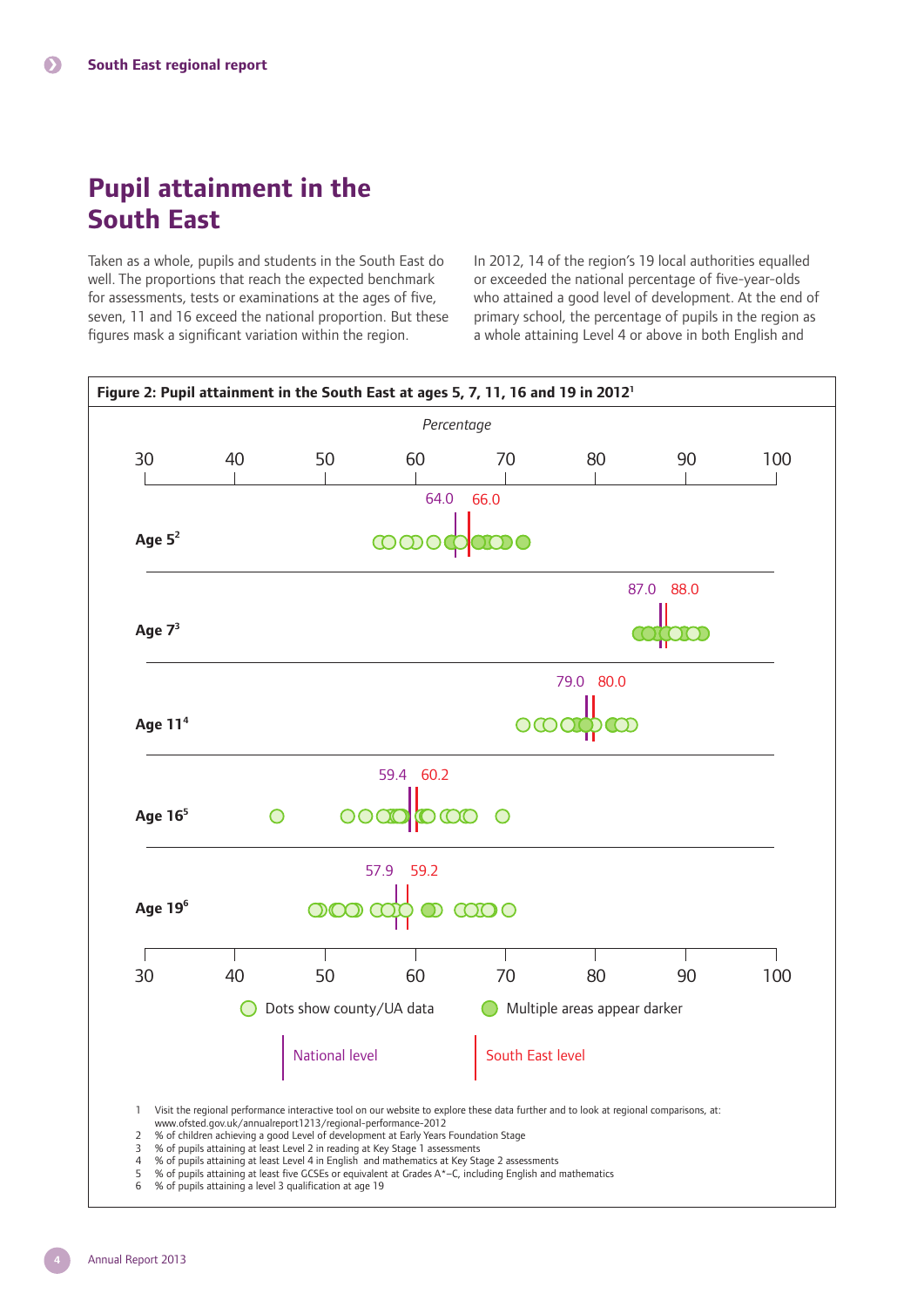mathematics was slightly above the English average but, within this, **Medway** had the lowest results in the country.

At GCSE, in 10 of the South East's local authorities, a lower proportion of students achieved five good GCSEs including English and mathematics than nationally. The **Isle of Wight** was the region's lowest performer and the second worst nationally. **Portsmouth** was the second to bottom regionally. However, local authorities with a low proportion of students reaching the Key Stage 4 benchmark were masked in the regional figure of 60.2% by authorities such as **Slough, Windsor and Maidenhead, Wokingham, Surrey** and **Buckinghamshire,** where a far higher proportion of students achieved five or more GCSEs grades A\* to C including English and mathematics than did nationally**.**

## **Performance of schools is mixed, with some real areas of success**

Table 1 shows the proportion of pupils attending good or outstanding schools in the South East. The difference between the relative performance of primary and secondary schools in each local authority area is striking. Only **Brighton and Hove, Wokingham** and **Hampshire** are in the top half of both lists. This table shows that there is no room for complacency: there are still schools within every local authority that are not yet good.

|               | Table 1: Percentage of primary and secondary pupils attending good or outstanding schools by local authority |
|---------------|--------------------------------------------------------------------------------------------------------------|
| in South East |                                                                                                              |

| <b>Primary schools</b>  |                                    |            | <b>Secondary schools</b> |                                    |            |  |
|-------------------------|------------------------------------|------------|--------------------------|------------------------------------|------------|--|
| $2013 -$<br><b>Rank</b> | <b>Local authority (education)</b> | $2013 - %$ | $2013 -$<br><b>Rank</b>  | <b>Local authority (education)</b> | $2013 - %$ |  |
| $2=$                    | Windsor and Maidenhead             | 95         | $21 =$                   | Wokingham                          | 90         |  |
| $40=$                   | Hampshire                          | 84         | $21=$                    | Surrey                             | 90         |  |
| $60=$                   | <b>Brighton and Hove</b>           | 81         | $26=$                    | Medway                             | 89         |  |
| $60=$                   | Buckinghamshire                    | 81         | $26=$                    | <b>Brighton and Hove</b>           | 89         |  |
| $60=$                   | Southampton                        | 81         | $34 =$                   | Oxfordshire                        | 87         |  |
| $68 =$                  | Milton Keynes                      | 80         | 43                       | Slough                             | 85         |  |
| $84=$                   | Wokingham                          | 78         | $44 =$                   | <b>Fast Sussex</b>                 | 84         |  |
| $87=$                   | West Berkshire                     | 77         | $51 =$                   | Kent                               | 81         |  |
| $91 =$                  | <b>West Sussex</b>                 | 76         | $60=$                    | Hampshire                          | 79         |  |
| $97 =$                  | Surrey                             | 75         | $72 =$                   | Buckinghamshire                    | 76         |  |
| $108 =$                 | Oxfordshire                        | 73         | $95=$                    | Milton Keynes                      | 71         |  |
| $114=$                  | Reading                            | 72         | $95=$                    | <b>West Sussex</b>                 | 71         |  |
| $121=$                  | Isle of Wight                      | 71         | $109=$                   | Southampton                        | 66         |  |
| $128=$                  | Slough                             | 69         | $111 =$                  | Reading                            | 65         |  |
| $128=$                  | East Sussex                        | 69         | $120=$                   | Windsor and Maidenhead             | 61         |  |
| $133=$                  | Kent                               | 68         | $124=$                   | <b>Bracknell Forest</b>            | 57         |  |
| $135=$                  | <b>Bracknell Forest</b>            | 67         | $129=$                   | West Berkshire                     | 55         |  |
| $135=$                  | Portsmouth                         | 67         | $134=$                   | Portsmouth                         | 53         |  |
| $148 =$                 | Medway                             | 59         | 150                      | Isle of Wight                      | 14         |  |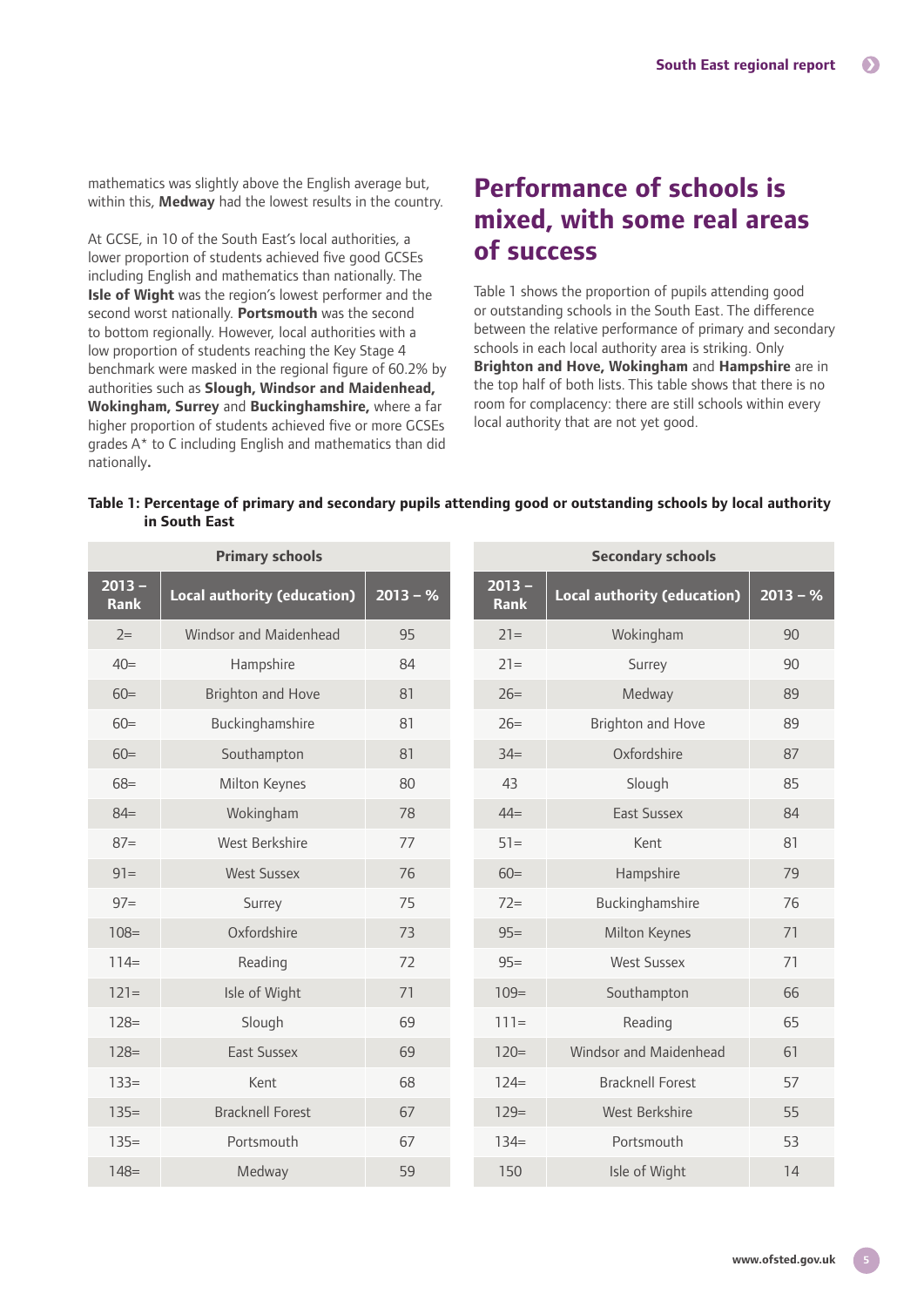This year HMI have challenged local authorities in the South East to focus more sharply on actions that will make a difference for these pupils. In two local authorities, **Portsmouth** and **Medway**, we have staged focused inspection events (simultaneous inspections and a telephone survey of a selection of schools within the authorities) to get underneath the skin of the support and challenge offered by the local authority.

In both **Medway** and **Portsmouth**, we found that a number of schools did not have a clear understanding of the local vision or strategy for school improvement. HMI have worked with local authority staff to tailor improvement activities to target particular areas of weakness. In **Portsmouth**, for example, a Senior HMI has met with a local authority senior school improvement officer to agree and set priorities for improvement. As a result, HMI have made a series of visits to clusters of schools. The impact of this improvement work has been seen in sharper development planning within clusters and a greater clarity of focus about next steps. In **Medway,** HMI and local authority officers recognised the necessity to improve early reading and writing and invited schools to a seminar to discuss the key features of good teaching in these areas. Regional HMI followed this up with a small scale survey of early reading and writing and found early signs of improvement.

The **Isle of Wight** presents the region with its greatest challenge. Here, 86% of pupils of secondary age find themselves in schools that are less than good. Worse is that 68% are in schools that have been graded inadequate. In response to this, we decided to prioritise the **Isle of Wight's** school inspection services for inspection. This was one of the first such inspections nationwide.

Our findings demonstrated clearly that the **Isle of Wight's** local authority arrangements for supporting school improvement were ineffective. HMI noted that the approach to school improvement lacked coordination and did not have the confidence of schools. Key decisions about resource deployment, school organisation and place planning had been characterised by poor analysis, limited consultation and weak implementation, resulting in a large proportion of schools that require improvement or are inadequate. The result is that too many children and young people on the **Isle of Wight** still lack access to a good education.

Matters have moved quickly since that time. **Hampshire**  County Council has taken over responsibility for education on the island and a Senior HMI and a number of HMI are working with officers from **Hampshire** to advise and contribute to a programme of intervention and support.

## **Poor outcomes for disadvantaged pupils**

Tackling the gap between the achievement of pupils entitled to free school meals and their more affluent peers is the moral imperative of our time. Nowhere is this more the case than in the South East, where the poor performance of small numbers of pupils entitled to free school meals is lost in the midst of otherwise strong performance by 16-year-olds. The problem is at its worst in some of the South East's wealthiest areas. Indeed, five constituencies, **Wokingham, Mole Valley, Wealden, Brighton Pavilion** and **New Forest West**, could not, in 2012, boast a single secondary school where the gap between the attainment of 16-year-olds entitled to free school meals and their more affluent peers was smaller than the gap nationally. $3$ 



Our regional response to this issue has been swift and direct. The Regional Director has written to every Director of Children's Services and Member of Parliament in the region, highlighting the scale of the challenge for individual local authorities. The issue has been raised with schools judged as requires improvement when they attend the 'Getting to good' seminars led by HMI. A tailored seminar that highlights good practice in boosting the achievement of pupils entitled to the pupil premium has been devised by HMI and has been rolled out to senior leaders in **Surrey, Wokingham, Bracknell Forest, Kent, Southampton, Portsmouth** and **West Berkshire**. It is now being taken forward by a number of teaching school alliances in **Milton Keynes, Oxfordshire** and **Buckinghamshire**.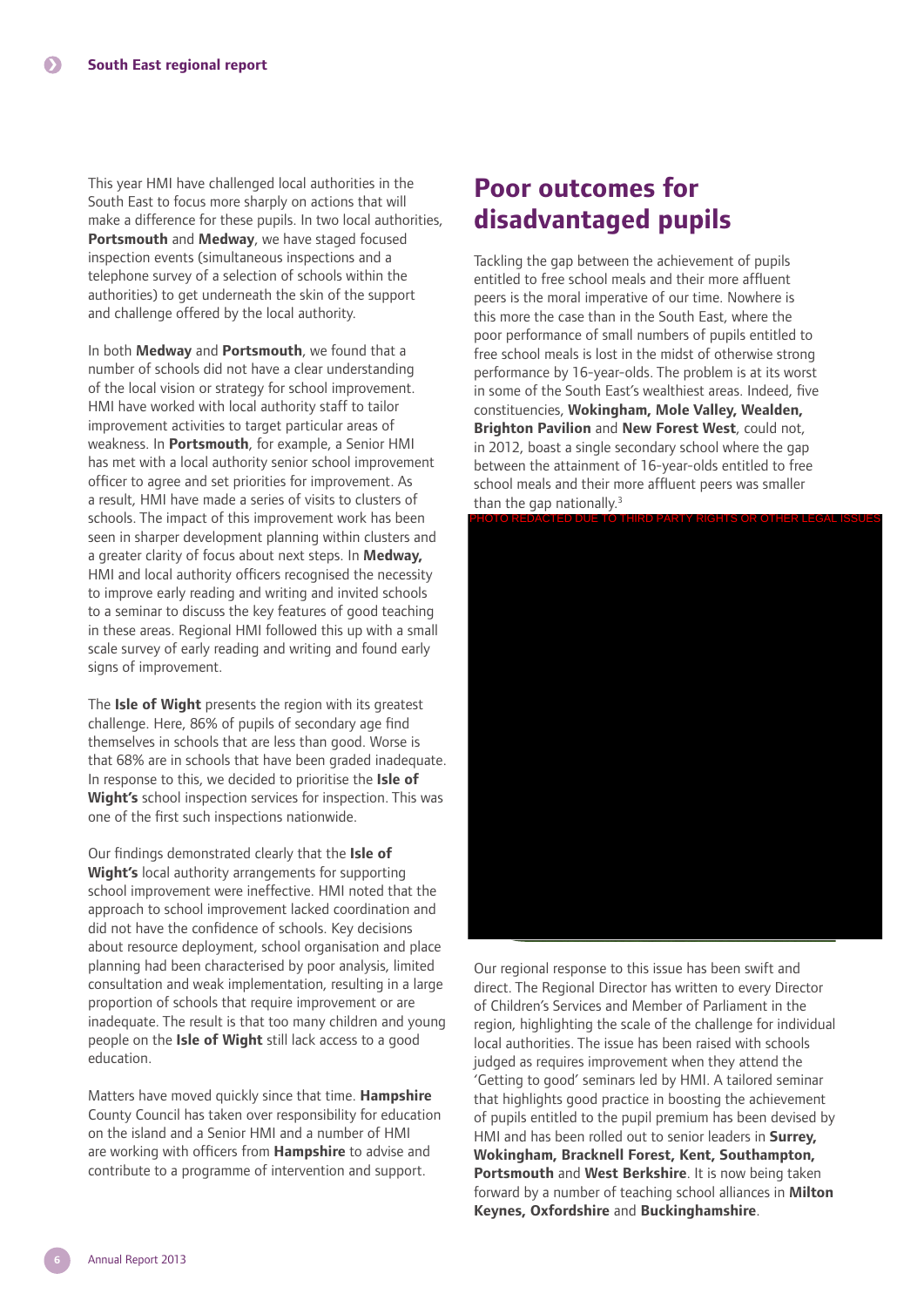Inspectors have observed that an unremitting focus on the impact of teaching on pupils entitled to free school meals, targeted interventions, academic mentoring and close tracking of these students' performance make a real difference to their progress, qualifications and life chances. There are good examples across the region of schools that are doing exactly that:

## **Didcot Girls' School, Oxfordshire (17% of students are entitled to free school meals)**

Pupil premium funding has been used at Didcot to provide small group tuition in English and mathematics, as well as an additional mathematics lesson throughout the year for targeted students. Raising Achievement Panels track the achievement of pupil premium students closely and targeted pastoral support is provided by a student manager. As a result, the academic performance of the targeted students has improved substantially.

## **Bohunt School, Hampshire (9.6% of students are entitled to free school meals)**

The achievement of students eligible for free school meals at Bohunt exceeds the national level for non-eligible students. In addition to the challenging targets set and monitored for all students, pupil premium students receive a bespoke menu of interventions and support, discussed and agreed with them and their parents and reflecting close analysis of Sutton Trust research. The aim is to develop ambition, selfesteem and progress-focused intervention.

# **Focused action to improve colleges**

Over 240,000 learners in the region attend general further education (GFE) colleges. In the South East, too many colleges have been stuck at satisfactory for too long. In 2013, Her Majesty's Inspectors have targeted individual colleges to attend 'Getting to good' seminars on how to secure improvements in teaching, learning and assessment. Every college judged as requires improvement/satisfactory

at its most recent inspection has been allocated a regional HMI who is carrying out a range of tailored intervention and improvement work to help get the college to good, including:

- working with senior leaders on improvement strategies
- carrying out joint observations of teaching and helping senior leaders to interpret findings
- training governors so that they are better able to hold senior leaders to account by asking the difficult question.

Some colleges, such as the case studies below, have already stepped up to the challenge and demonstrated that change for the better is possible. Ofsted's South East regional team has set itself a priority to support the proportion of colleges getting to good. There are clear signs of improvement. Of the 10 colleges previously graded satisfactory in the South East inspected this year, seven improved to good. This is double the national rate of improvement. We are determined that all young people have access to provision that will enable them to fulfil their potential so that we can deliver the professional and skilled workers required for the future by this economically vibrant region.



<sup>3</sup> Ofsted analysis of RAISE online data.